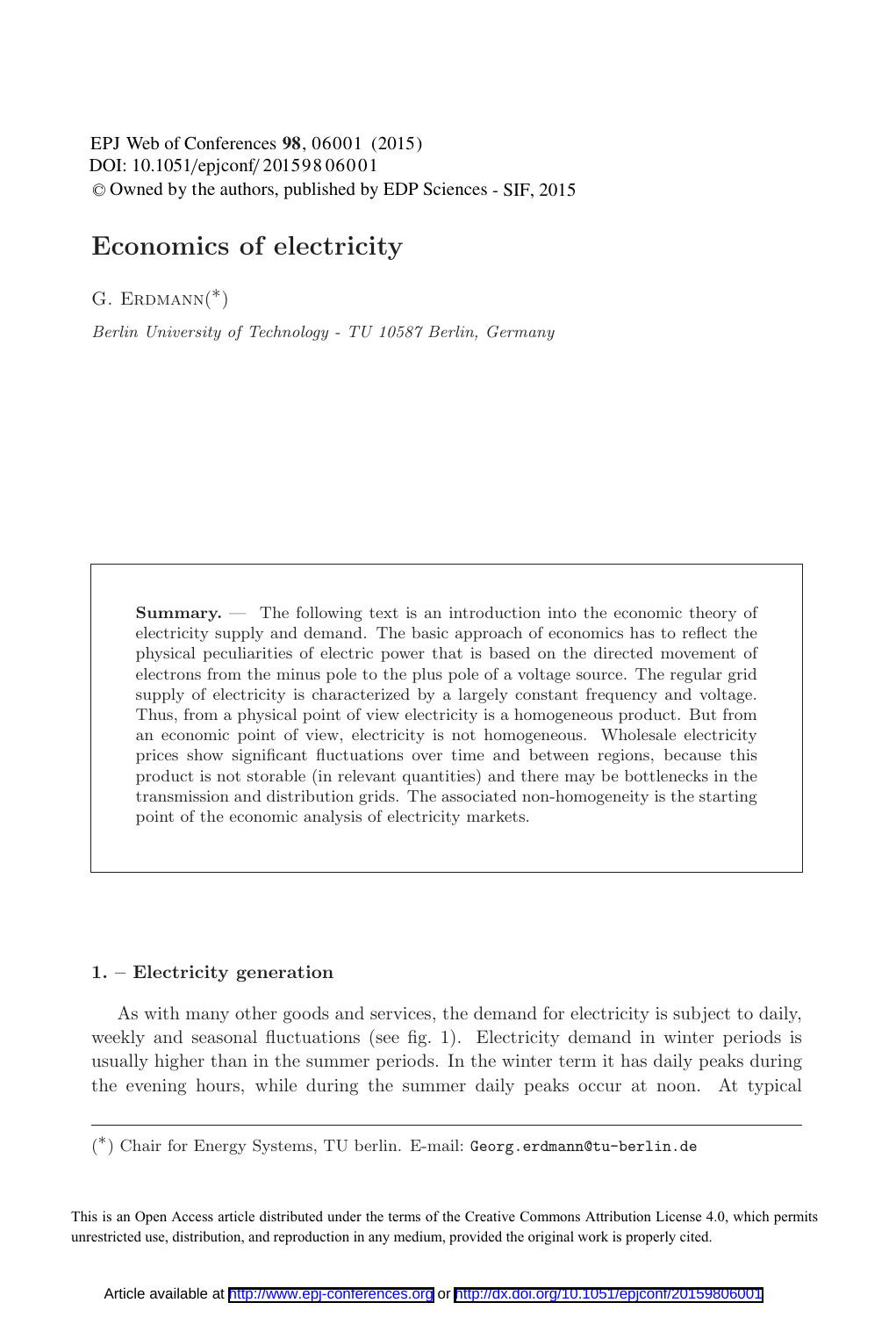

Fig. 1. – Daily electricity demand variations.

spring and autumn days the structure of the load profile is different again. The load curves shown in fig. 1 refer to northern regions. In southern regions the load may look quite different, due to a different role of electricity for heating and a higher electricity consumption for air conditioning.

In view of the demand fluctuations, electricity suppliers would ideally use the following strategies to match supply and demand:

- Storage of off-peak electricity for covering peak-load.
- Variation of supply quality, for example by interruptible load contracts with appropriate customers.
- Price differentiation with respect to time.

These options are used, particularly in the segment of industrial customers. The European Union requires all retailers to offer an electricity tariff, where the price per kilowatthour varies with time. Until today this variation is independent of the generation of wind and solar electricity generation but with growing shares of these technologies a more flexible tariff structure will be needed. Also due to missing large-scale electricity storage facilities<sup>(1</sup>) and so-called smart meters allowing flexible time-of-use tariffs or — more ambitious — real-time pricing<sup>(2)</sup> a full compensation of load fluctuations is not possible.

 $\binom{1}{1}$  At the present, a lithium battery with a mass of one kg can just store one kWh of electricity.

 $(2)$  In some sense electricity is still "too cheap to meter". This may change if intelligent meters (smart meters) become more economical.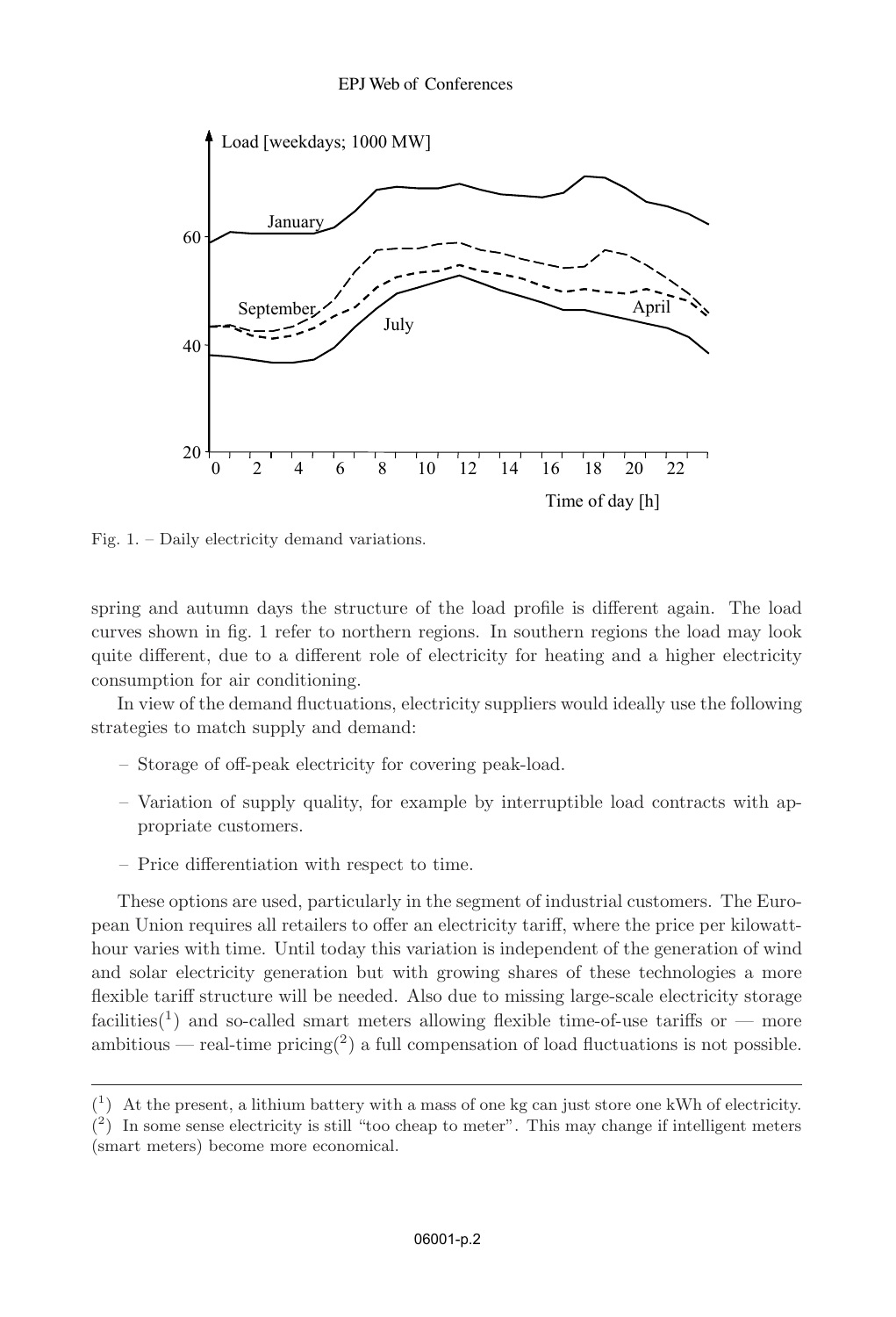As a consequence of the non-storability of electricity and the minor role of load management measures, the generators must adjust their production in order to continuously synchronize supply and demand. How this task is accomplished today and how it is different from pre-liberalized markets is now discussed.

**1**. 1. Power generation technologies. – Most power plants generate electricity according to the principle of magnetic induction. The electric side of such power plants consists of a stator (coil) and a rotor (rotating electromagnet). The generator produces alternating current with a frequency of 50 or 60 hertz and an electric voltage between 6 and 21 kilovolts. For the propulsion of the generator, kinetic energy is required, which can be supplied by a turbine using the heat from combustion. Alternative designs use hydropower and wind power. Another approach is to use electrochemical principles, e.g. photovoltaic cells and fuel cells. These devices produce direct current. The electricity must pass through an inverter in order to feed the power into the public AC grid.

- Steam turbine power plants are based on a thermal cycle. The heat from burning fossil fuels is used to transform water into high-temperature and high-pressure steam. The steam is fed to a turbine, where it expands and generates rotational energy, which drives the generator. The remaining energy dissipates through a steam condenser into the environment. With present technologies up to 46% of the thermal energy contained in the fuel can be converted into electricity. All fossil or nuclear energy sources can be used to generate the required heat. Solar thermal and geothermal power plants function according to the same thermodynamic cycle.
- Gas turbine power plants are based on the combustion of a gaseous fuel in the turbine. In the cold part of the turbine a gas/air mixture is compressed and fed to the combustion chamber. In the combustion chamber the fuel mix becomes ignited, producing high temperatures and pressures. In the hot part of the turbine the gas/air mixture expands and generates rotation that drives the generator. Depending on the pressures and temperatures, thermal efficiencies of up to 42% can be reached (known as the Carnot efficiency).
- Combined cycle gas turbines integrate the principle of gas and steam technologies. The exhaust gas from a gas turbine is fed into a waste heat boiler where it is used to produce steam, which is subsequently used to drive a steam turbine. Combined cycle power plants can reach fuel efficiencies of more than 60%.
- Hydropower plants transform the kinetic energy from flowing water into rotational energy. Run-off-river plants use elevation differences of only a few meters, while the elevation difference of storage power plants can reach several hundred meters. Storage power plants use the potential energy of water collected in an (artificial) lake in the mountains only once. In contrast, pump storage power plants can use this energy several times. Water is collected in a lower basin and pumped back into an upper basin by using cheap excess power. While run-off-river plants produce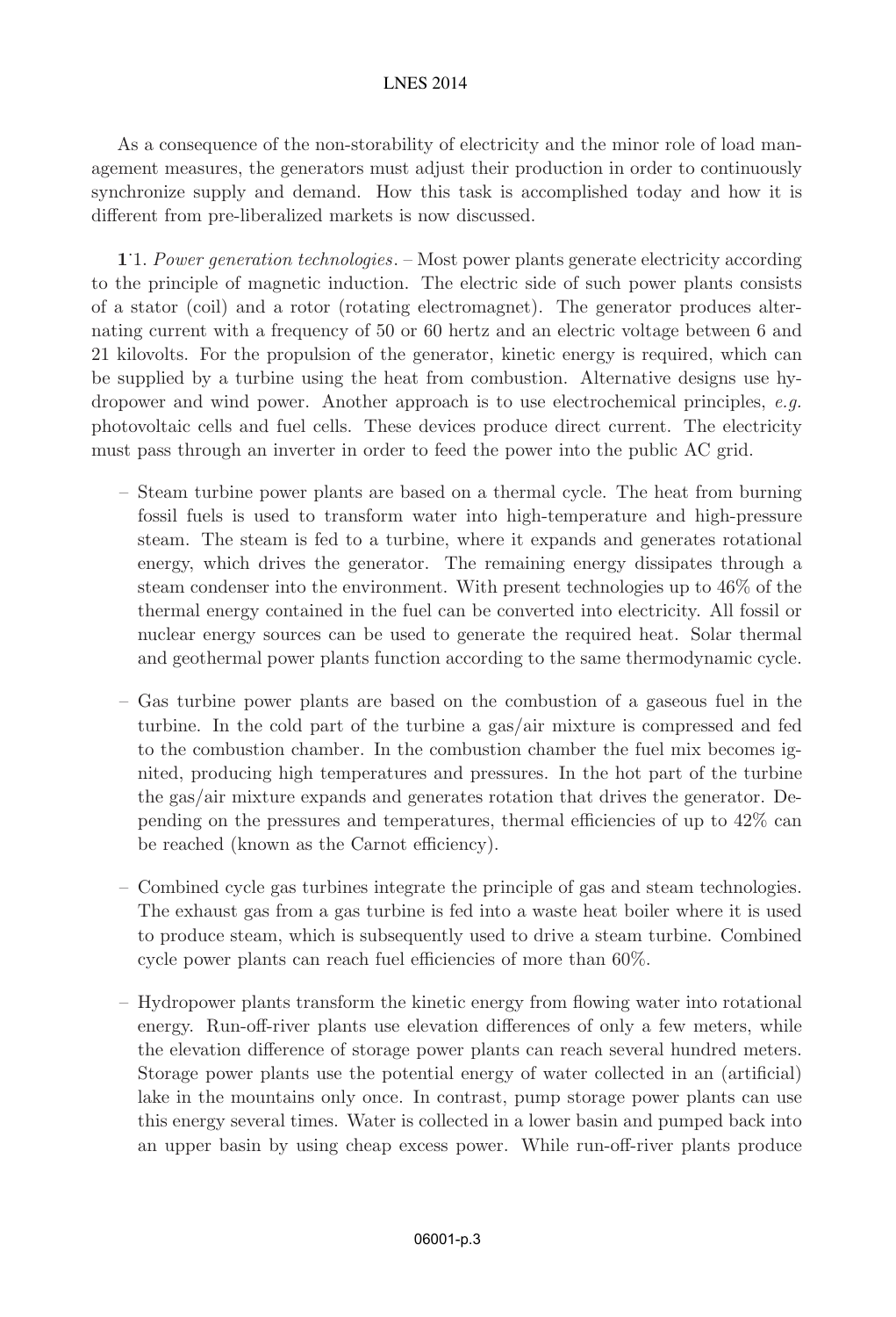## EPJ Web of Conferences

electricity more or less continuously, storage and pumped storage power plants are used for interval and selective peak-load generation.

- Wind power plants use the kinetic power of wind in order to drive a generator. Like hydropower stations, they do not need fossil fuels and therefore have no greenhouse gas emissions. Their variable costs are also comparatively lower. However, the generation of these plants depends on the wind availability. The capacity factors of onshore wind turbines are usually below 30%, while offshore wind installations can exceed capacity factors of 40%.
- Photovoltaic power generation is based on the electrochemical transformation of sunlight into a direct current of electrons. An inverter is needed if the output must be alternating current (AC). Like wind power, photovoltaics represents an environmentally friendly way of power generation, but this form of generation is again intermittent. The capacity factor of photovoltaics lies between 10 and 25%. With growing shares of photovoltaic capacities, additional refinement concepts (e.g. batteries, load management) are required for satisfying electricity demand.
- Fuel cells produce an electron current by using electrochemical principles. One design option is the use of a hydrogen rich gas that flows over the anode and gives off electrons at the presence of a noble metal catalyst. Between the anode and the cathode is a proton-conducting membrane (Proton Exchange Membrane or PEM). Oxygen receives electrons at the cathode side of the cell and reacts with the proton to produce steam. As the operation temperature is below  $100\degree\text{C}$ , the power generation of the fuel cell can be quite dynamic.

**1**. 2. Power plant dispatch on day-ahead markets. – Under perfect supply competition a power plant operator looking to maximize profits will generate electricity as far as the (short term) marginal cost of the power plant is smaller than the market price he receives from selling the electricity. Otherwise, the power plant will not run and produce electricity. The formal analysis is quite simple. Assuming an individual supplier who maximizes its periodic profit

$$
\Pi(Q) = \overline{p} \cdot Q - C(Q)
$$

(difference between the periodic revenues  $\bar{p} \cdot Q$  and the periodic costs  $C(Q)$ ) the solution is to be found by setting the derivative of the profit function with respect to the produced quantity Q equal to zero:

$$
\frac{\mathrm{d}\Pi}{\mathrm{d}Q} = \frac{\mathrm{d}(p \cdot Q)}{\mathrm{d}Q} - \frac{\mathrm{d}C}{\mathrm{d}Q} = \overline{p} - \frac{\mathrm{d}C}{\mathrm{d}Q} = 0 \rightarrow \frac{\mathrm{d}C}{\mathrm{d}Q} = \overline{p}.
$$

In case of atomistic competition the individual producer cannot influence the sales price p so that it is given:  $p = \overline{p}$ . Thus, the supplier should adjust the individual production  $Q$  so that the marginal cost — the cost of the last produced unit — is equal to the fixed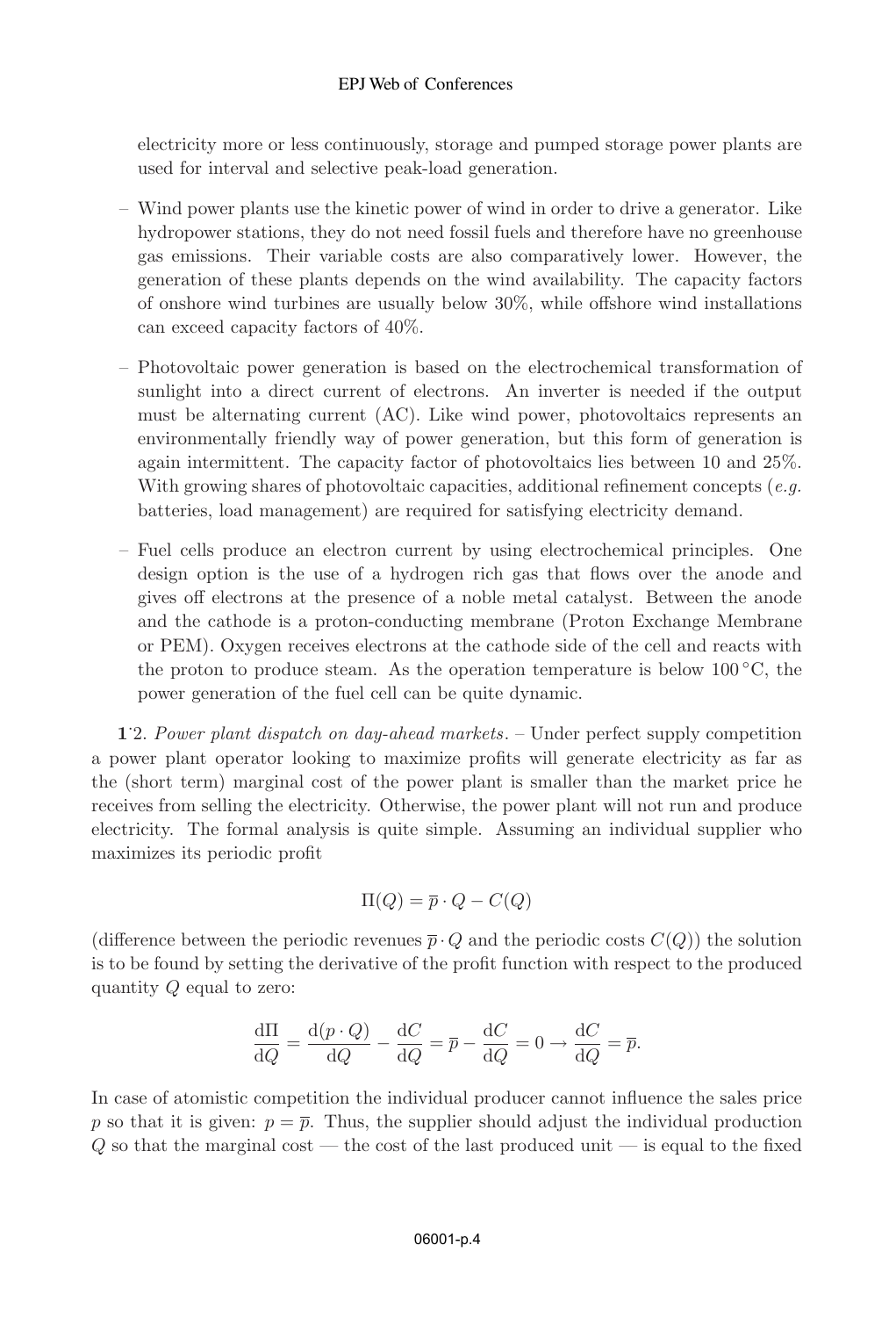sales price. If the marginal cost is smaller, the supply should be expanded, otherwise it should be reduced. Any sale at a price below the marginal costs is economically stupid.

Depending on the type of plant, marginal costs are the sum of several cost components:

- A large share of the marginal costs consists of the costs of fuels needed to generate one unit of electricity. There is a clear ranking of power plants using the same type of fuel. Growing fuel efficiencies lead ceteris paribus to lower fuel cost per unit of electricity produced. Thus, modern high efficient power stations have an advantage over older, less efficient facilities.
- Fossil fuels used for power generation are subject to the European system of  $CO<sub>2</sub>$ emission allowances. The marginal cost of electricity generation depends on the quantity of  $CO<sub>2</sub>$  emitted (in tons of  $CO<sub>2</sub>$ ) when producing one MWh of electricity multiplied by the  $CO<sub>2</sub>$  market price.
- If the output of thermal power plants falls below the optimal design point, efficiency losses occur and must be taken into consideration when calculating marginal costs.
- Thermal power stations need to be in operation temperature before being able to generate electricity. This determines turn-on and shut-off costs that belong to the marginal costs.

Competition between generators occurs on markets. The most important market is the day-ahead market. Products traded on this market are power deliveries for single hours of the next day as well as blocks of these contracts<sup>(3)</sup>. The European Power Exchange EPEX offers the most liquid day-ahead market in Europe. It is a uniform price auction market. All bids and asks for an individual hour are collected and aggregated to an hourly supply and a demand curve. After gate closure, the energy exchange calculates the hourly market clearing price (MCP), which is equivalent to the intersection of both curves.

The optimal supply strategy of each power plant operator is to offer electricity at (short term) marginal cost. In the aggregate supply curve all power plants are thus ordered according to their merit order. Figure 2 shows two wholesale market equilibriums, each describing a different demand situation. During off-peak hours (night and weekends) the hourly price is low, and only power plants with small marginal costs are dispatched, while the more expensive plants remain off-line. During peak hours additional and more expensive power plants (in terms of marginal costs) are required to cover the demand. Therefore the MCP is high.

Generators using renewable energy sources have rather small marginal costs (with the exception of biogas). If these generators would offer their capacities under competitive conditions and sell at their marginal costs, hydropower, wind and photovoltaic would

<sup>(</sup> <sup>3</sup>) While in Europe the day-ahead wholesale market is regarded as a spot market, the North American discussion defines this market as a future market.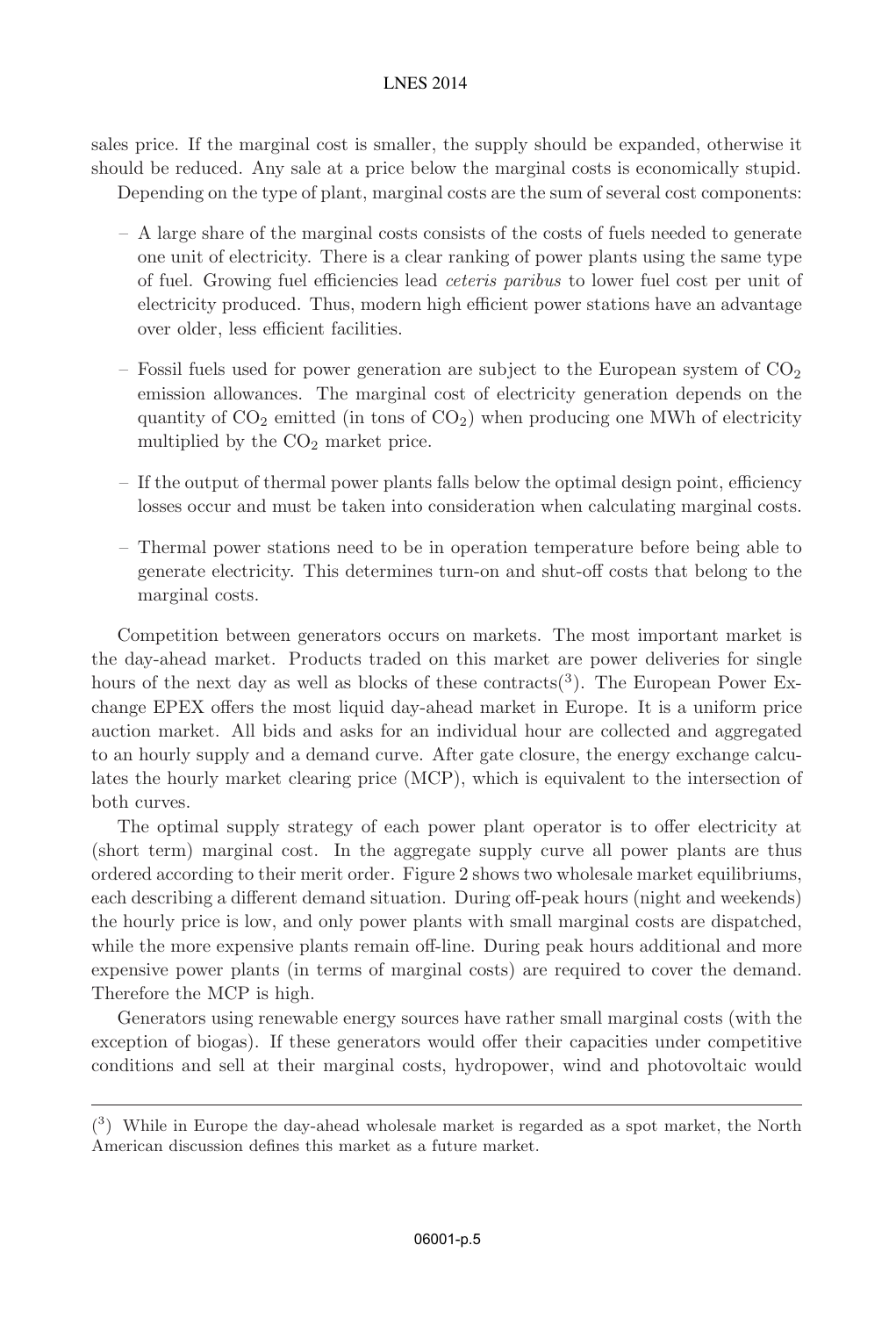

Fig. 2. – Merit order of power plants.

stand at the beginning of the merit order dispatch. If renewable electricity generation increases, the MCP will shrink below the marginal costs of thermal power generators, in particular gas fired power plants. This is the "merit order effect of renewables".

**1**. 3. Intraday markets. – Because electricity cannot be stored, all market participants must close their open positions prior to each execution period (e.g. quarter hour intervals). Whether the positions are open or not is determined by generation and load forecasts. These forecasts depend on many parameters and must regularly be revised whenever new information is available, in particular when customers are lost or acquired.

A significant source of quarter hour forecasting errors is power generation from wind and photovoltaics. Even when using sophisticated forecasting models, the aggregated day-ahead forecast errors can exceed several thousand megawatts, if the cumulated share of these capacities is  $\text{large}(4)$ . Hour-ahead forecast errors are much smaller. Intraday markets that allow trades up to an hour before execution (or less) can be used for closing deviations between day-ahead and intraday forecasts. Several intraday market concepts exist:

- Pool-type markets use the schedules and bids that have been submitted for dayahead scheduling to recalculate the optimal dispatch of power plants close to realtime delivery.
- Bilateral trade over an energy exchange without an institutional link to the dayahead market is the model applied in most European markets.

The liquidity of intraday markets is relatively small, particularly if it is organized as a continuous trade market. Still the observed intraday price volatility appears not to

<sup>(</sup> <sup>4</sup>) Average day-ahead wind forecast errors (RMSE) are presently in the range of 6 to 7%.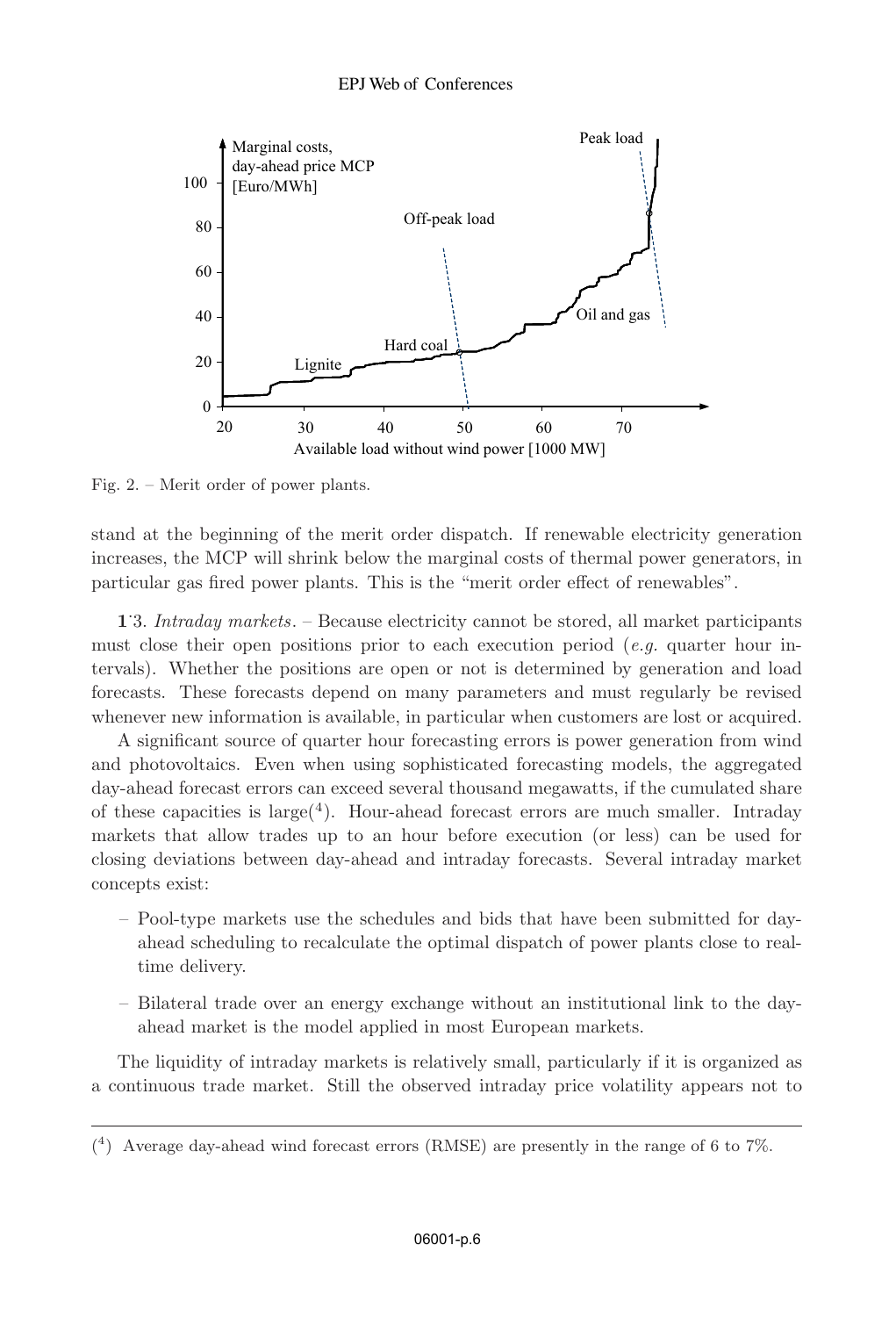

Fig. 3. – Planning of power plants under monopoly.

be excessive compared to the day-ahead price volatility. If more renewable electricity is offered than predicted in day-ahead forecasts, some power plant operators replace their generation by purchasing renewable electricity. If the renewable electricity generation falls short of day-ahead forecasts, conventional plants have to produce more. In both cases the marginal costs of the respective plant determines the intraday market price providing that this market is efficient. Imbalances that remain after gate closure of the intraday market are to be covered by the transmission grid operator in the corresponding control area. It delivers (positive or negative) balancing power as necessary which he has been purchased on the market for regulation power. The expected balancing power prices (real time price) should represent a limit for intraday prices.

# **2. – Power plant investments**

Before the market liberalization in Europe, power generation was organized in closed areas without competition. Under these conditions investment planning is straight forward. First, the monopolistic utility has to forecast the ordered load duration for each year of the planning period (see fig. 3). The load duration orders all  $24.365 = 8760$  hours according to the expected load. The second step of the monopolistic planning process is to fill the area below the duration curve by rectangles that represent each available power plant. The height of the rectangle corresponds to the rated load. The length corresponds to the expected load factor. This reflects that some power plants are designed as peak load units with less than 3000 planned operation hours per year and others as base load units with more than 6000 planned annual operation hours. This planning step also takes into account power plants that will be retired during the planning period. If the area below the ordered load curves cannot completely be covered by the available power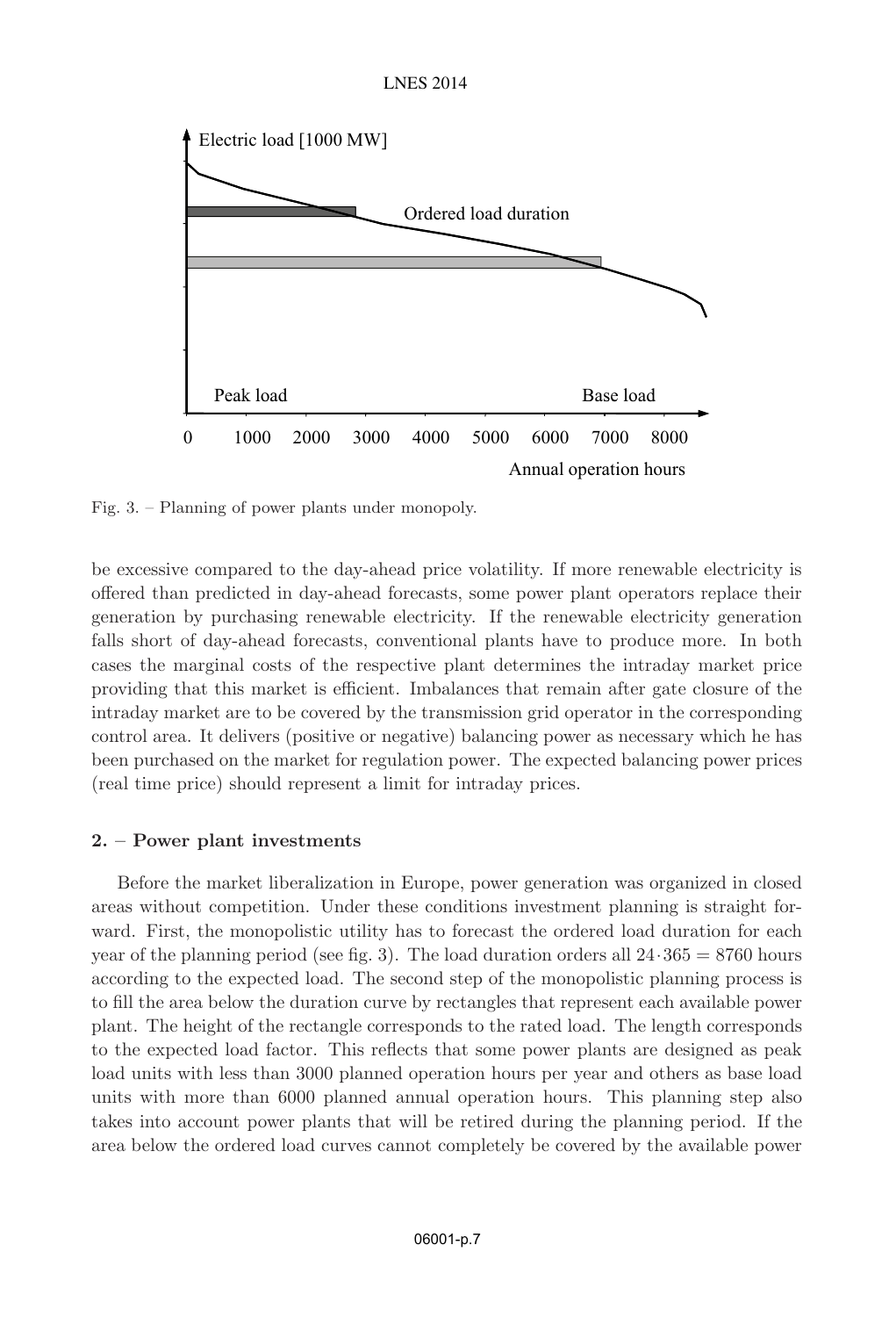#### EPJ Web of Conferences

plants, including a predetermined reserve margin, additional power plants are needed. To finance the required investments, the regulator may allow power tariffs to increase. Regarding the high willingness to pay for electricity, the risk of declining electricity demand is moderate as long as the surcharge remains moderate.

To support regulators, the theory of optimal electricity tariffs was developed by economists including BOTTEUX  $[1]$ , STEINER  $[2]$  and KAHN  $[3]$ . The starting point is the marginal willingness to pay (WTP). A distinction is made between off-peak and peak demand. Deducting the marginal costs of electricity generation results in a WTP for capacity. Because generation capacity can be regarded as a public good, the WTP is horizontally (instead of vertically) aggregated in order to get the total marginal WTP for capacity. The optimal generation capacity is equal to the point in which the marginal cost for capacity (in particular capital uses cost, *i.e.* amortization and interest of the invested capital) is equal to the marginal WTP for capacity. With the optimal generation capacity the optimal power plant investment and capacity costs for both base load and peak load supply can also be determined. For the optimal capacity cost allocation to the two demand segments, regulators can use the Ramsey pricing model, which is equivalent to the optimal structure of grid fees.

One of the aims of electricity market liberalization is effective competition in the generation segment of the electricity value chain. Once competition is established the market determines optimal the power generation price. Thus the regulator should restrain from imposing Ramsey pricing on the generation industry and let the markets work without intervention. However electricity competition is organized, the grid always remains a natural monopoly and must be regulated. The theory of optimal regulation and Ramsey pricing remain relevant for the grid segment of the electricity value chain but not for the generation segment.

In competitive markets for power generation the availability of sufficient power plant capacities is a key condition for a safe and reliable electricity supply. Accordingly, incumbent generators should avoid investing into additional capacities, even if these capacities may be indispensable in the future. Once newcomers — independent power generators have the right to access the market they will invest into generation capacities if economic opportunities exist. In this case incumbents risk loss of market share if they abstain from investing in order to keep generation capacities short. Therefore, no systematical underinvestment should be expected if generation markets are competitive and market access is open.

Any power plant investment is economical if the expected cash flows or contribution margins exceed its capital expenditures. A deeper analysis is based on fig. 4, which shows the ordered price duration line of the (expected) hourly day-ahead prices in a particular year of the planning period. The expected annual operation hours of this year are determined by the intersection of the variable unit cost with price duration. The area above this point is equivalent to the annual cash flow. Clearly the investment is expected to be economical if time and price spikes occur because spikes contribute to the margin that is necessary to finance the capital expenditures of the plant. Should the regulator limit price spikes on the hourly power markets, sufficient generation investments cannot be expected.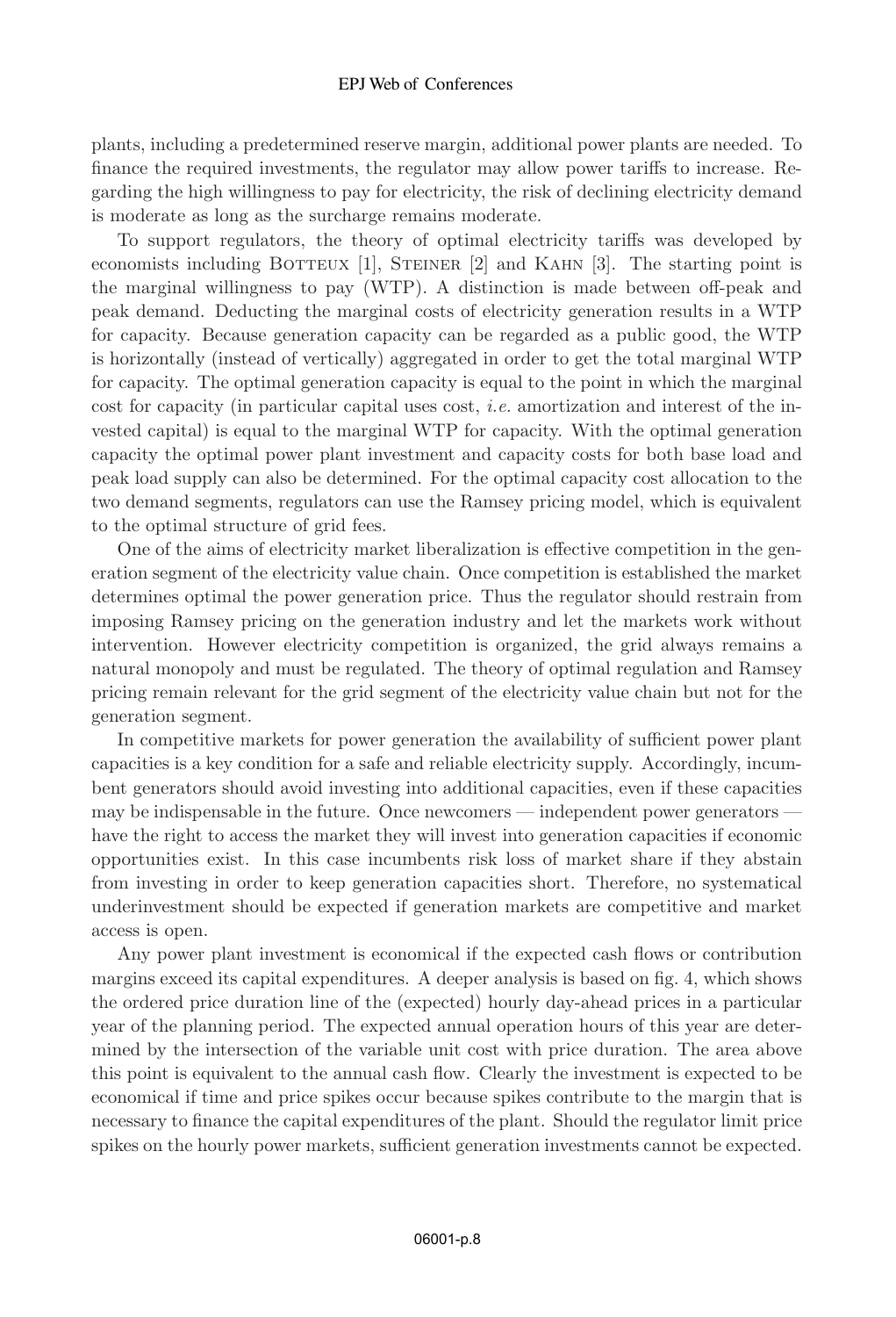

Fig. 4. – Merit order of power plants.

The day-ahead power prices vary from year to year. Therefore, the above calculation must be repeated for each year using the hourly price forecasts. To reflect the riskiness of the day-ahead prices, the distribution of the expected annual cash flows should also be included e.g. by Monte Carlo simulations. This leads to a probability distribution over the annual cash flows. The variable costs of the power plant, including mostly fuel costs and the price of emission allowances, can be secured by long-term contracts so that these price risks become irrelevant. Skipping this assumption, Monte Carlo simulations based on the expected distribution of fuel and  $CO<sub>2</sub>$  prices are even possible.

On the other hand, power price risk could be hedged by power sales on forward and future markets. If the forward markets for electricity, natural gas, coal and emission rights are sufficiently liquid, the economic assessment of power plant investments can be based on the price signals from these markets. Therefore the following expressions have become popular:

- Spark spread for gas plants: the difference between the peak load electricity price future and the gas price future corrected by the fuel efficiency of the gas plant.
- Clean spark spread for gas plants: derived from the spark spread by subtracting the specific  $CO<sub>2</sub>$  costs of gas power generation based on the future prices of emission rights.
- Dark spread for coal plants: the difference between the base load electricity price future and the coal price future corrected by the fuel efficiency of the coal power plant.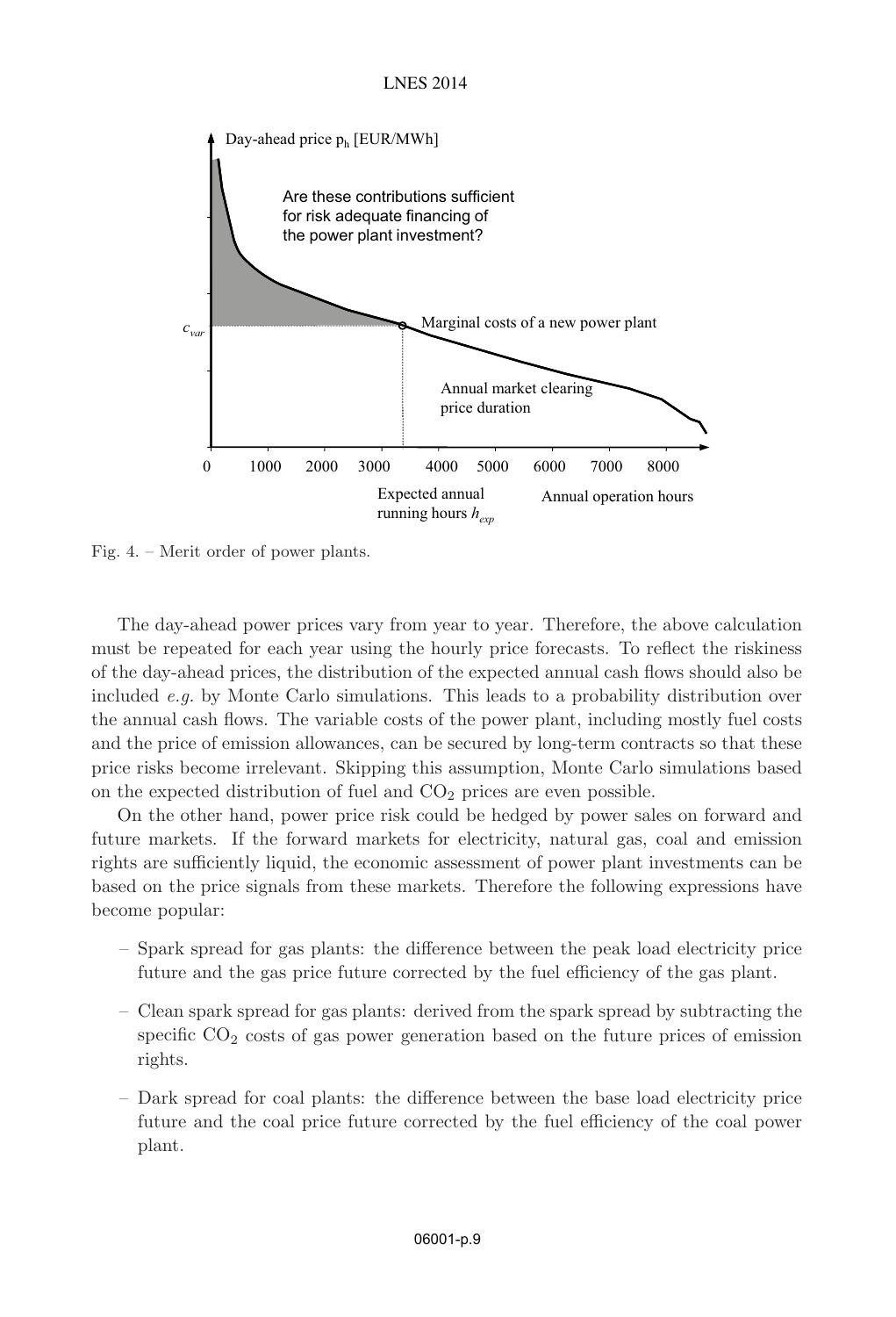## EPJ Web of Conferences

– Clean dark spread for coal plants: derived from the dark spread by subtracting the specific  $CO<sub>2</sub> \cos ts$  of coal power generation based on the future prices of emission rights.

These spreads can be calculated for each year given a liquid forward/future market for which transparent prices exist. Otherwise, the spreads must be estimated by forecasting methods. Once the planner can estimate the clean spark (dark) spreads, he can assess the economics of a new gas (coal) power station by comparing the spreads with the annual capital and fixed costs of the plant.

An extension of this approach is based on the real options theory. According to this theory, a gas power plant can be regarded as a call option on the clean dark spread. Once the new capacity is available, their operators use this option whenever the clean dark spread is positive, namely by producing as much electricity as possible. The interpretation of power plants as real options implies that their value exceeds the value of the underlying (net present value of the cash flows) by an option premium. This option premium increases with the volatility of the cash flows and accordingly the expected volatility of the hourly spot prices. This again highlights the importance of spot market price spikes for power plant investment under competition.

It is reasonable to assume that a period of low plant investments would lead to tight electricity supply and thus higher spot and futures prices both in the base load and the peak load segment. The price increase creates an investment signal (once a threshold is passed) and ends the period of insufficient generation investments. However, one problem remains. If the lag between the decision to invest and the completion time of the investment is sufficiently short, the market mechanism should guarantee a stable, long term power supply<sup>(5)</sup>. Otherwise, long term price fluctuations instead of a stable power price trend may result.

# **3. – Capacity markets**

This raises the question as to whether or not the liberalized European electricity market is able to continuously secure the electricity supply by providing sufficient generation capacities. As electricity cannot be stored at significant volumes, a safe and reliable power supply requires some excess and reserve generation capacities. The excess capacities cover unexpected loads, while reserve capacities are required to back-up scheduled and unscheduled power plant outages. Some further generation capacity is required for supplying regulation power and other grid services, in particular redispatch of generation in case of grid bottlenecks. As a consequence, reserve margins of about 10% of the

 $\binom{5}{1}$  At the beginning of market liberalization, long-term power contracts had been an obstacle for benefits from liberalization to become real. Other than in the US, the European situation at that time was characterized by excess capacities so that planning for new investments was not an issue. Once this changes, long-term contracts are inevitable for power markets to efficiently generate power plant investments. The alternative would be state guarantees, subsidies or other types of market interventions.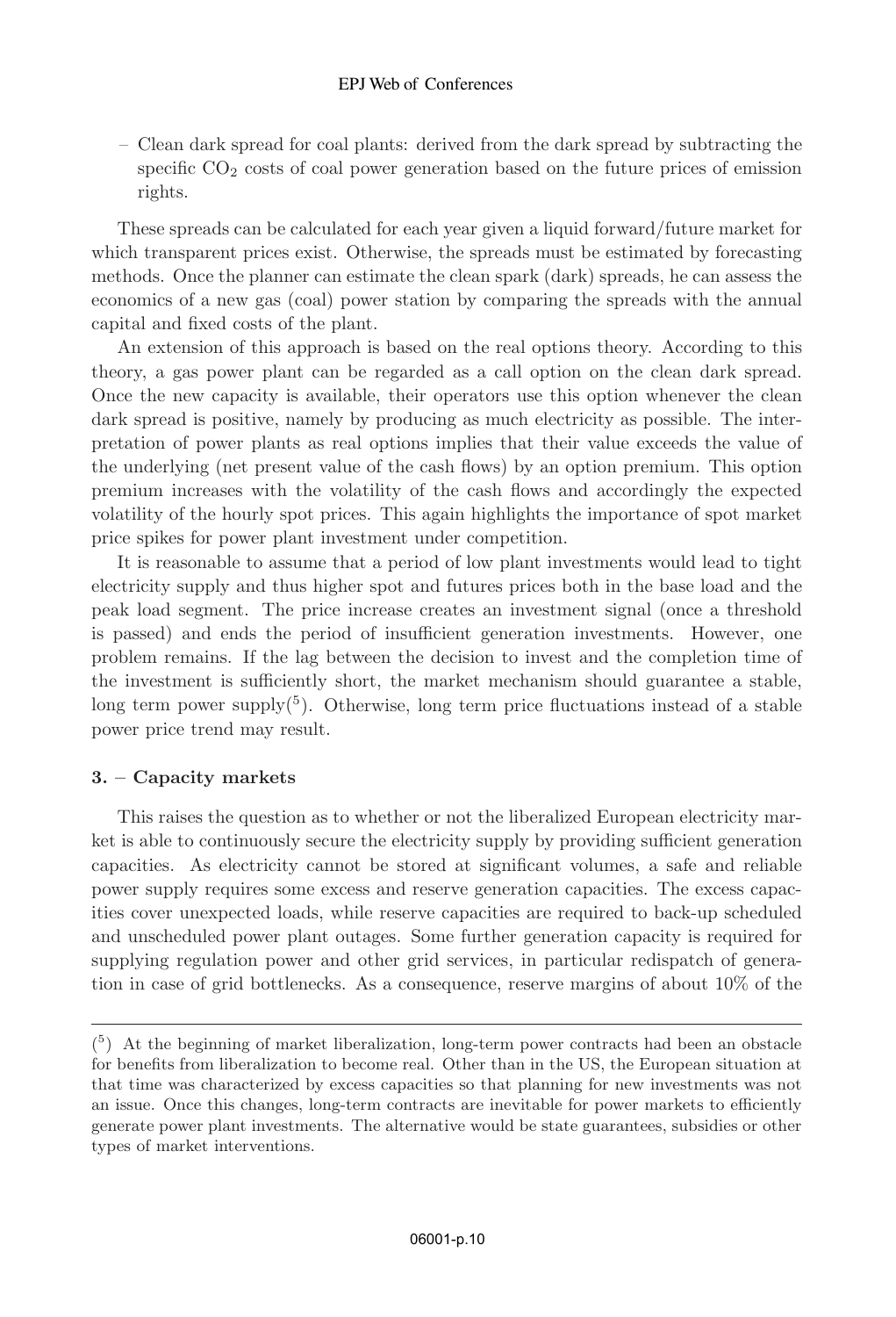maximum load are usually assumed to be necessary to secure electricity supply at any time (system adequacy), but this reserve margin may not be offered in the regular power market. Mechanisms must therefore be installed to finance the reserve margin.

In a market with a single generator the regulator requires the monopolistic utility to secure the necessary excess and reserve capacities and allows their financing through electricity tariffs. Competitive markets will not automatically provide appropriate capacities because supply security has the character of a public good. With the implementation of electricity market competition the regulators have developed several mechanisms in order to solve this problem:

- The regulated Transmission System Operator (TSO) purchases capacities that are needed for supplying balancing power. The plant operators receive capacity payments determined by pay-as-bid auctions.
- In a fully liberalized market with retail competition each wholesale market participant (balancing group managers), in particular each retailer, has to purchase balancing power from the TSO to adjust for imbalances between supply and demand in its balancing group. If the imbalances are excessive, the regulator may impose a fine. In extreme situations the TSO can even prohibit the balancing group manager from using the grid.
- Over-the-counter capacity markets exist that provide back-up power, for example in cases of plant outages. The demand comes, among others, from the operators with a small portfolio of generation plants.
- In some countries regulators purchase emergency capacities that are released if the power system threatens to fail. The regulator may organize a public auction to acquire appropriate capacities and decides about the conditions under which these capacities should be released. Because emergency capacities cannot participate in the regular day-ahead market, this mechanism increases the regular wholesale power prices, but when the emergency capacities are released, the peak prices come under pressure. Obviously, the criterion for releasing emergency capacities determines the maximum hourly price. State intervention thus can reduce the incentives for private power plant investments.

The situation of capacity shortages can be explained by the simplified merit order function shown in fig. 5. Point A shows a regular market situation in which the marginal costs of the last available power plant  $(i.e.$  excluding the reserve margin) sets the market clearing price  $p_1$ . All power plants to the right of the marginal plant also receive the price  $p_1$  and earn infra-marginal rents above their marginal costs. The last unit in the merit order has marginal costs of  $p_2$ . If all available power plants together are not sufficient to cover the total demand, the market clearing price will spike to  $p_3 > p_2$  leading to a capacity surcharge. The price difference  $p_3 - p_2$ , is also called "capacity rent".

If such situations would happen regularly, the capacity rent would stimulate generation investments. It is important to note that in point B of fig. 5 the power price is above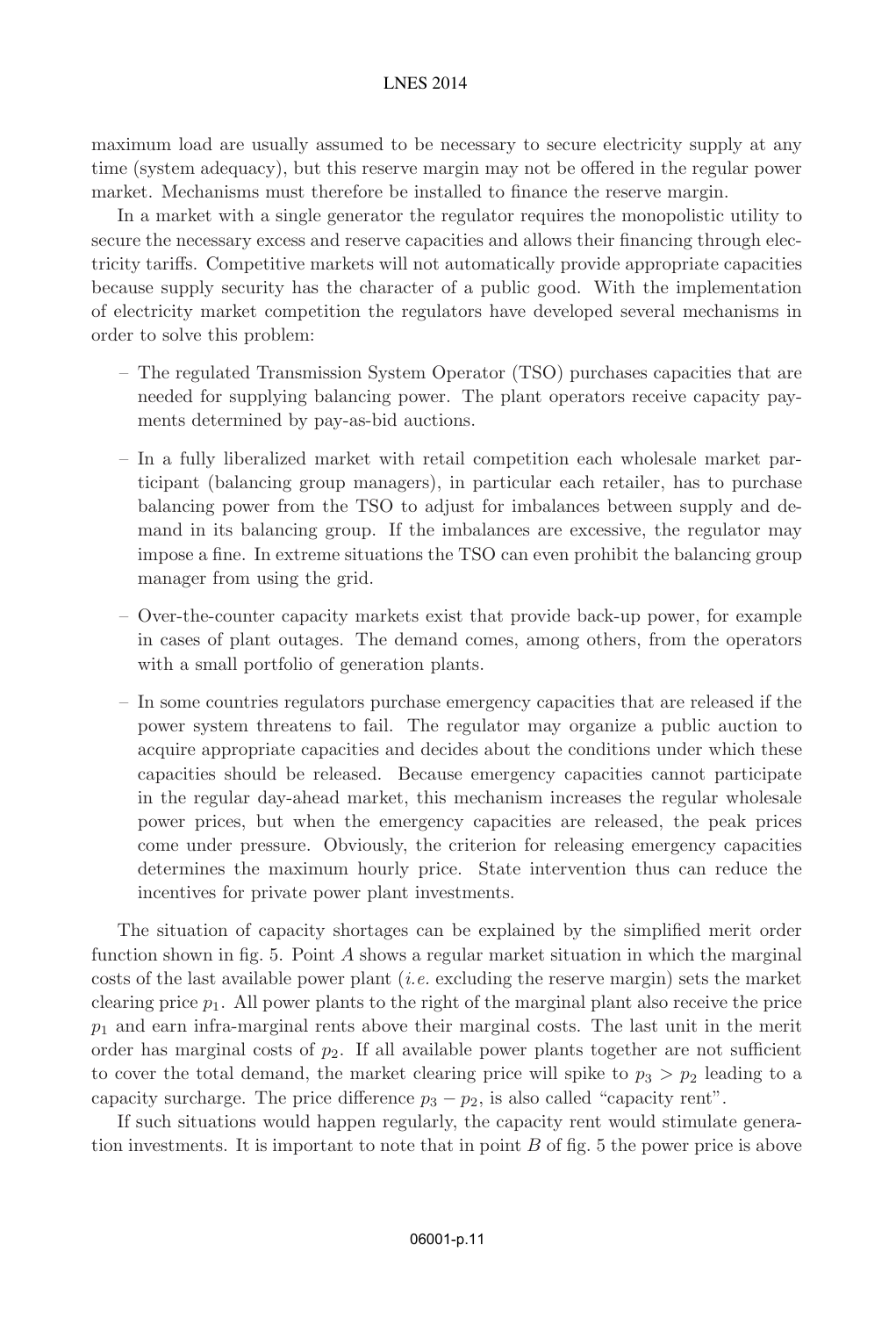

Fig. 5. – Electricity market under capacity shortage.

the marginal cost of any plant in the merit order, but still this situation is not the result of misusing market power. In liberalized markets the wholesale power price can, and must from time to time, exceed the marginal costs. But due to the public involvement (suspicion that generators manipulate market prices and obtain excessive returns) the regulator may come under political pressure to intervene in favor of lower power prices. Thus, for political reasons the energy-only market may not generate sufficient revenues for financing power plant investments — the so-called missing money problem. To correct for this problem, capacity payments to (certain) power generators are proposed, that are financed outside the energy-only market by a capacity levy imposed on (all) final electricity consumption.

Alternatively, a decentralized capacity market design is possible. Retailers and eligible industrial customers must hold capacity certificates before they can purchase electricity at the wholesale market. Generators, electricity storage operators and customers with interruptible loads are on the supply side of the decentralized capacity market. The capacity price is the result of supply and demand and will be high in periods with tight capacities (weak renewable electricity supply), but it can also be zero if sufficient capacity is available (strong renewable electricity supply). Such a decentralized market requires again an institution that supervises and controls the behavior of market participants, but there is no central planner who determines the necessary capacity as would be the case under centralized capacity mechanisms.

In power systems with high shares of intermittent renewable energy sources another concept could be implemented. This concept is based on the customer's choice to select the desired quality of electricity supply. A regular power supply contract could allow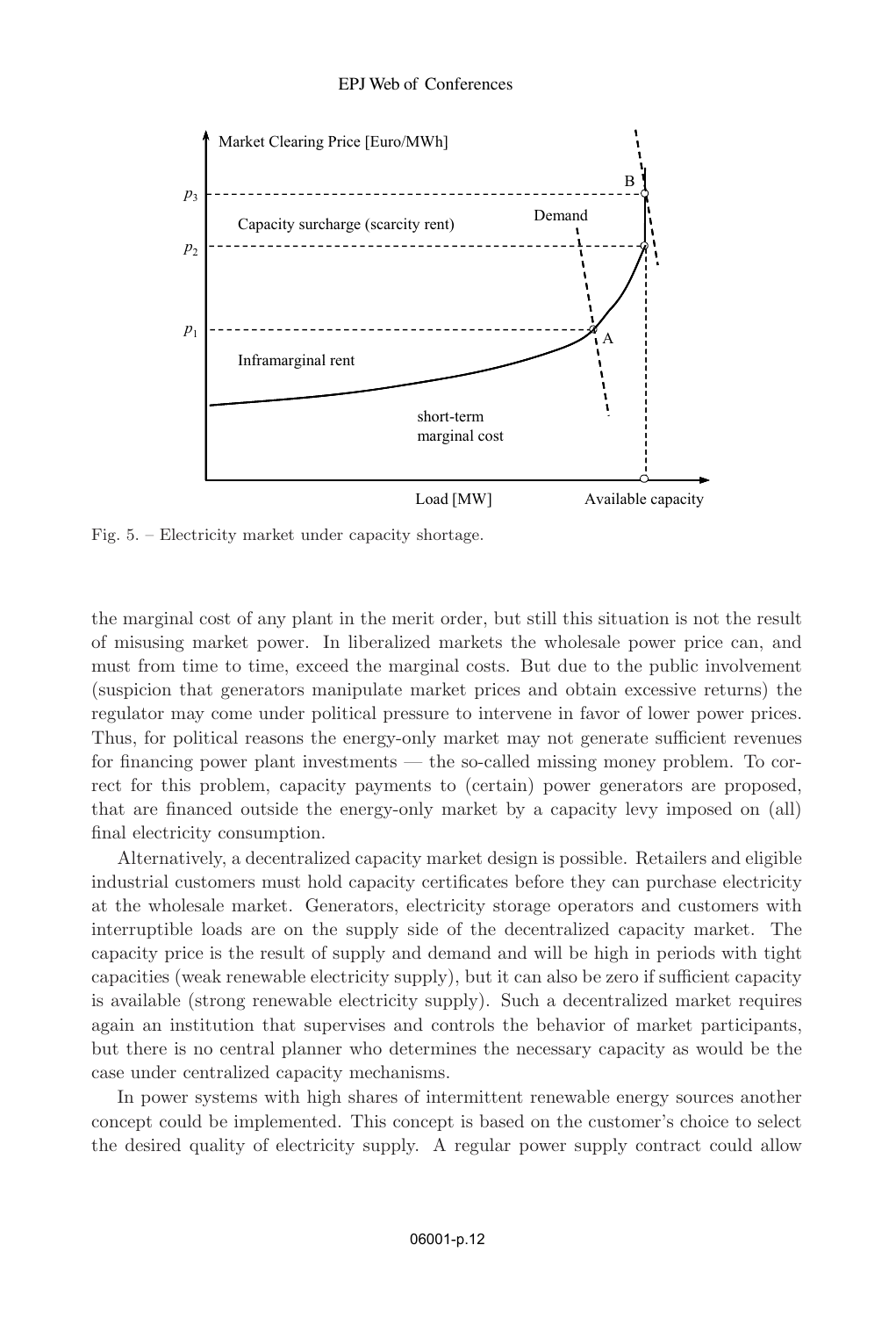the retailer to cut the supply during one or more hours per day if capacities are short (usually during evening hours). Electricity customers can opt for a non-interruptible power supply but they have to pay for the individual cost associated with this service. The expectation is that such a concept would initialize a variety of innovations so that the final result will be cost savings compared to capacity markets with politically planned generation (or electricity storage) investments.

#### **4. – Power market design options**

Before liberalization, electricity markets had usually been organized in closed concession areas in which the state regulator allowed only one single company to distribute electricity. These local or regional distributors were allowed to sign long-term and fullservice electricity agreements with upstream power generators. According to these contracts, utilities had the exclusive right to deliver electricity to the distribution company in the concession area, but without directly supplying final electricity users. As a result, all final users were obliged to purchase electricity from a single distributor, and no competition between generators was possible. In return distributors were not allowed to refuse any customer asking for electricity supply. Additionally, electricity prices above regulated tariffs were not allowed, but large industrial customers could benefit from special power purchase agreements at prices below the regulated tariff.

When implementing competition, the first observation is that a vertically integrated utility industry does not necessarily represent a natural monopoly. This has first been shown by CHRISTENSEN and GREENE  $[4]$  in the USA. According to their study, economies of scale exist, but with regard to the already achieved size of the power market unit costs of vertically integrated companies cannot shrink further if output levels continue to grow. Similar results have later been found by THOMPSON and WOLF [5]. Only the transmission and distribution part of the electricity value chain represent a natural monopoly. Liberalization should therefore focus on the other parts of the value chain, in particular generation, trade and marketing, and regulate the electricity grids so that competition among generators and (eventually) distributors becomes possible.

Guided by these principles, several market design options are possible (see  $[6, 7]$ ):

– Single-buyer market: All generated electricity has to be offered to a centralized (usually government managed) pool, the single buyer. The pool operator calculates the cost optimal dispatch so that the aggregated load is always covered by the least expensive combination of available power plants. As is the case under regulation, retailers and eligible customers have no alternative to buying electricity from the pool. No company can purchase power through bilateral contracts. This helps incumbent retailers to keep their monopolistic market position, but if the retail market is legally opened for newcomers, this market is contested and tariff control can be abandoned. Supply side regulation is necessary as generators may manipulate their offers. The pool operator can also allocate side payments in order to stimulate investments into operating reserves.